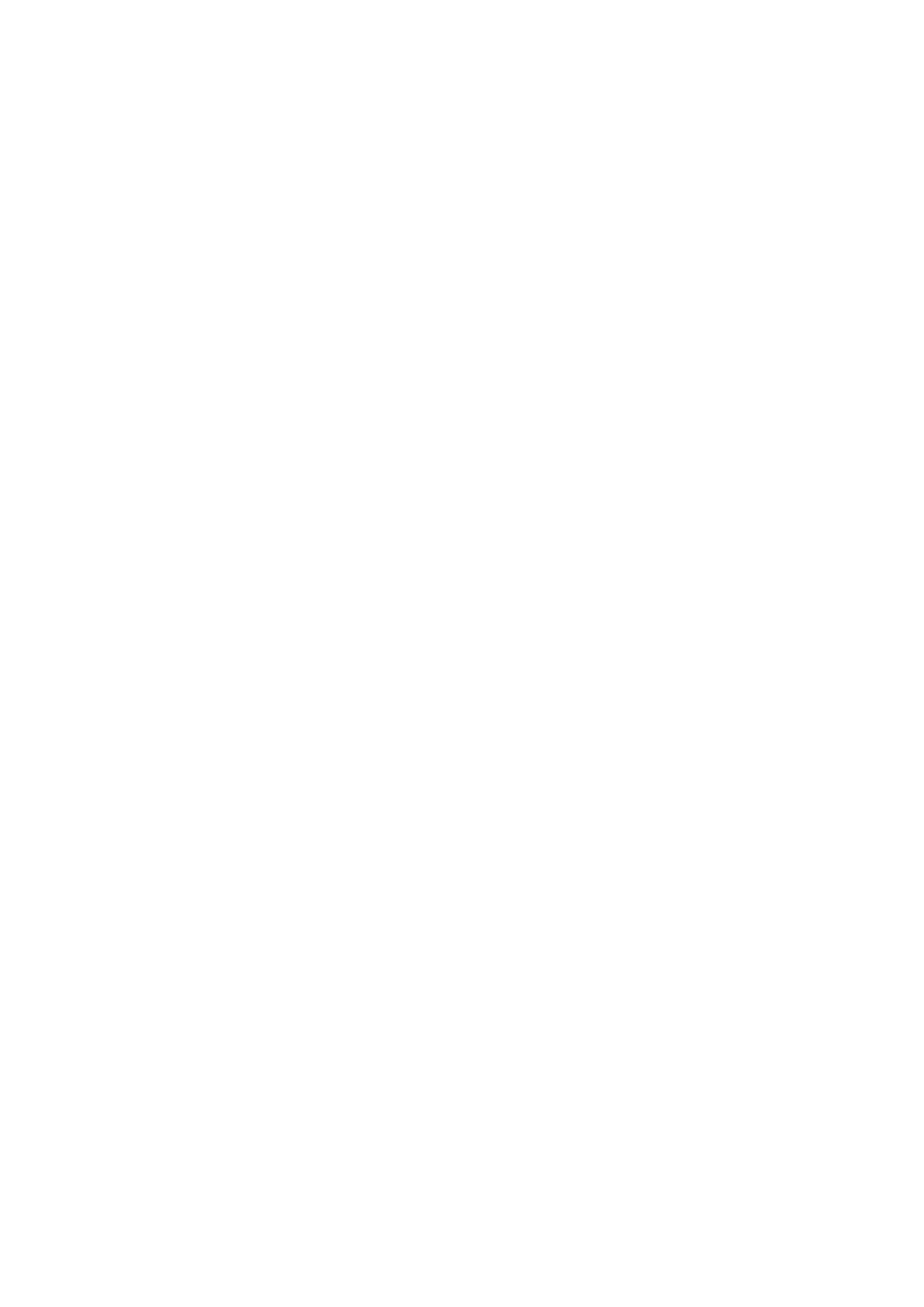### **Contents**

| Abbreviations used in this paper |                                                                          |    |
|----------------------------------|--------------------------------------------------------------------------|----|
| -1                               | Summary of feedback, ESMA's final advice<br>on MiFID II and our response | 5. |
| $\mathbf{2}$                     | Next steps                                                               | 17 |
| <b>Annex</b>                     |                                                                          |    |
|                                  | List of non-confidential respondents                                     |    |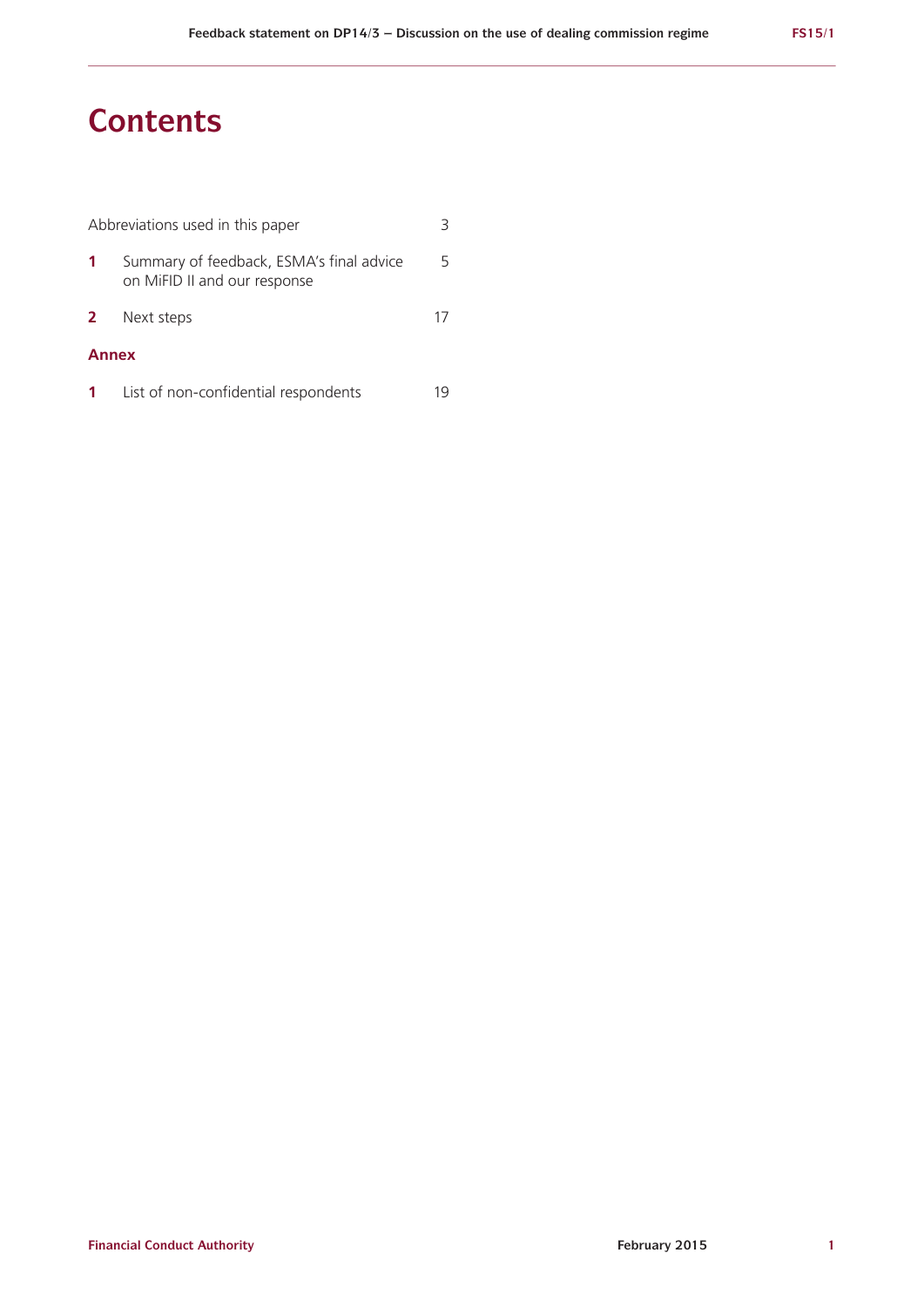In this Feedback Statement we report on the main issues arising from Discussion Paper 14/3 *Discussion on the use of dealing commission regime: Feedback on our thematic supervisory review and policy debate on the market for research*.

Please send any comments or queries to:

Wholesale Conduct Policy Team Markets Policy & International Division Financial Conduct Authority 25 The North Colonnade Canary Wharf London E14 5HS

**Email:** [dp14-03@fca.org.uk](mailto:dp14-03@fca.org.uk)

We make all responses to formal consultation available for public inspection unless the respondent requests otherwise. We will not regard a standard confidentiality statement in an email message as a request for non-disclosure.

Despite this, we may be asked to disclose a confidential response under the Freedom of Information Act 2000. We may consult you if we receive such a request. Any decision we make not to disclose the response is reviewable by the Information Commissioner and the Information Rights Tribunal.

You can download this Consultation Paper from our website: www.fca.org.uk.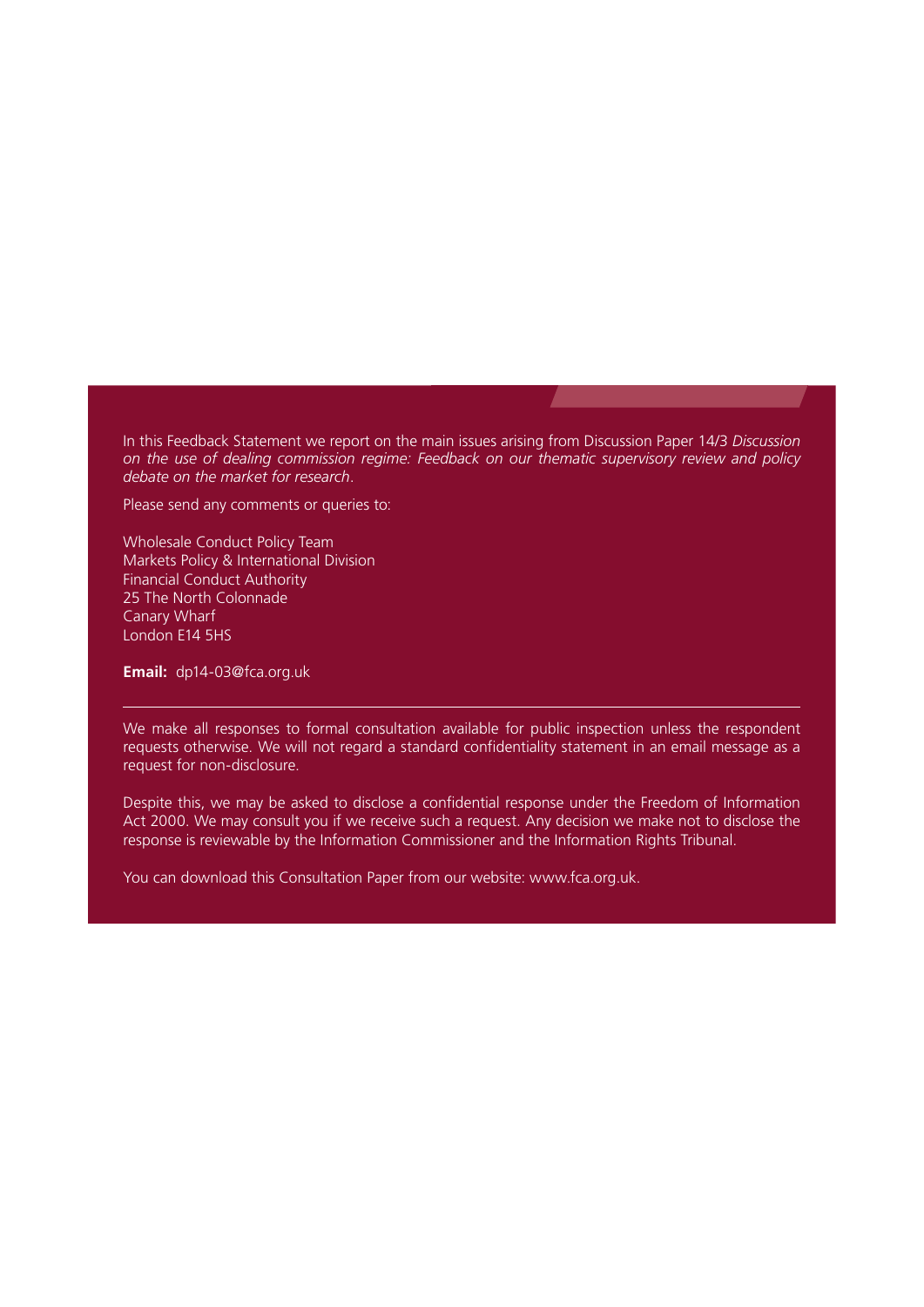## **Abbreviations used in this paper**

| <b>AIFMD</b>    | Alternative Investment Fund Managers Directive                                                                                                                   |  |
|-----------------|------------------------------------------------------------------------------------------------------------------------------------------------------------------|--|
| <b>AIFMs</b>    | Alternative Investment Fund Managers                                                                                                                             |  |
| <b>COBS</b>     | Conduct of Business Sourcebook                                                                                                                                   |  |
| <b>CSAs</b>     | <b>Commission Sharing Arrangements</b>                                                                                                                           |  |
| <b>DP</b>       | <b>Discussion Paper</b>                                                                                                                                          |  |
| EC              | European Commission                                                                                                                                              |  |
| <b>ESMA</b>     | European Securities and Markets Authority                                                                                                                        |  |
| EU              | European Union                                                                                                                                                   |  |
| <b>FCA</b>      | <b>Financial Conduct Authority</b>                                                                                                                               |  |
| <b>FS</b>       | Feedback Statement                                                                                                                                               |  |
| <b>IOSCO</b>    | International Organisation of Securities Commissions                                                                                                             |  |
| <b>MiFID</b>    | Markets in Financial Instruments Directive - consisting of Directive 2004/39/EC ('MiFID<br>Level 1') and the Implementing Directive 2006/73/EC ('MiFID Level 2') |  |
| <b>MiFID II</b> | The recast Markets in Financial Instruments Directive 2014/65/EU ('MiFID II Level 1') -<br>there will also be a recast Directive 2006/73/EC ('MiFID II Level 2') |  |
| <b>SMEs</b>     | Small and medium-sized enterprises                                                                                                                               |  |
| <b>UCITS</b>    | Undertakings for Collective Investment in Transferable Securities                                                                                                |  |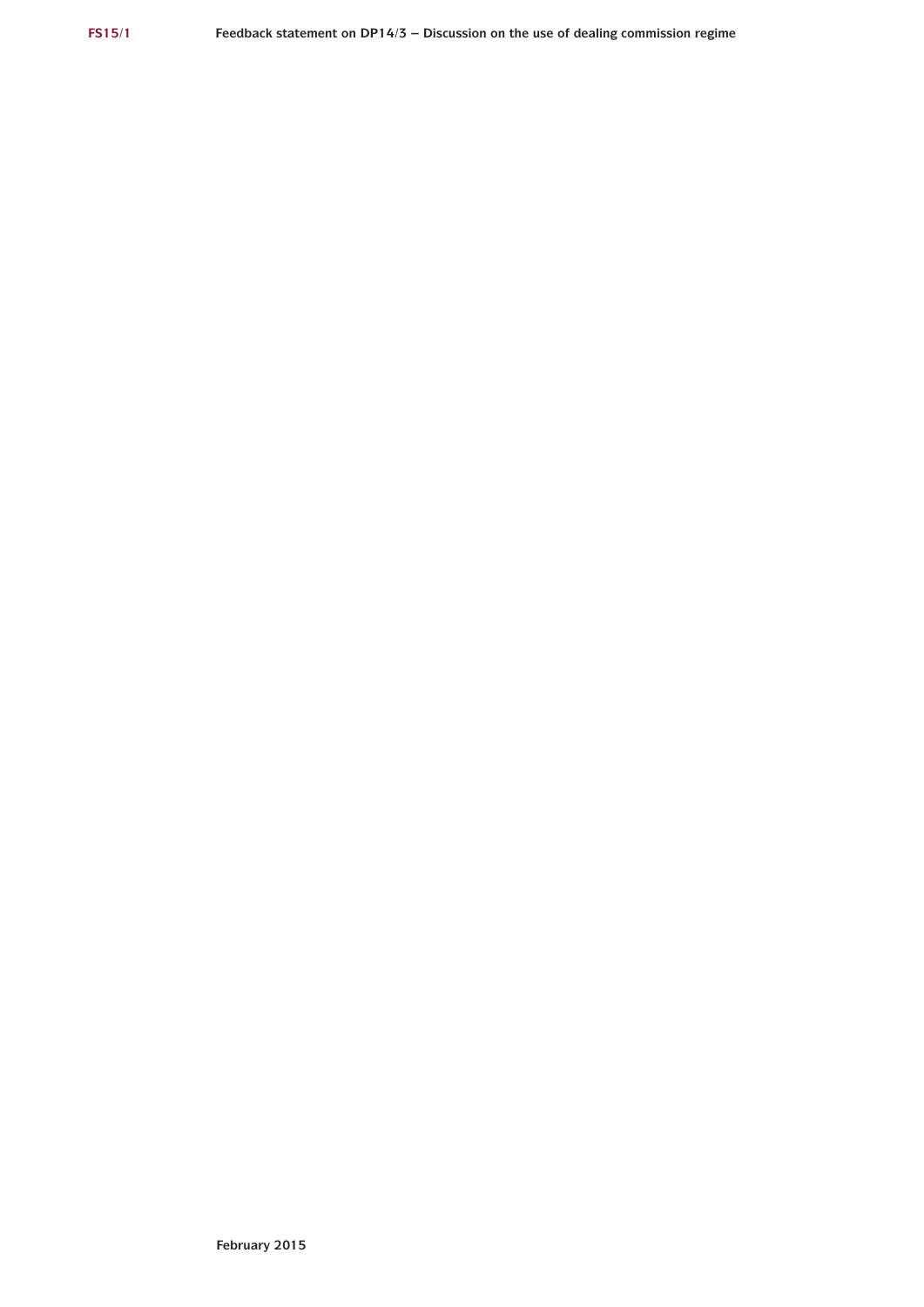### **1. Summary of feedback, ESMA's final advice on MiFID II and our response**

#### **Introduction**

- **1.1** This paper is a response to Discussion Paper 14/3 (DP14/3), which we published in July 2014. It is part of our work looking at the way firms use dealing commission – the charges paid by consumers when investment managers execute trades and acquire external research on their behalf. These charges are worth around £3 billion a year. This review forms part of our broader focus on wholesale conduct, to ensure practices and controls by firms engaged in wholesale activities do not lead to poor outcomes for end investors.
- **1.2** In the DP, we presented our findings from thematic supervisory work and policy analysis of our existing dealing commission regime based on roundtable discussions with market participants carried out in the first half of 2014.
- **1.3** DP14/3 also included and sought views on our competition analysis of two potential options for reform following the European Securities and Markets Authority's (ESMA) draft advice to the European Commission (EC) on the delegated acts to support the revised Markets in Financial Instruments Directive (MiFID II), published in May 2014.<sup>1</sup>
- **1.4** ESMA's final advice to the EC was subsequently published in December 2014.<sup>2</sup> We strongly support ESMA's final proposals on research and inducements (section 2.15). We consider that EU reform proposals to separate portfolio managers' payments for research from execution arrangements will better align their incentives to control costs and procure research in the best interests of their customers, and will improve competition in the market for research. However, the EC will draft the actual legislative proposals during 2015, taking into consideration ESMA's final advice as well as the views of the European Parliament and European Council, which also have 3 months to formally scrutinise and object to the EC's adopted legislation (with an option to extend this period by a further 3 months) before it is finalised.
- **1.5** This feedback statement (FS) provides:
	- i. a summary of ESMA's final advice to the EC on proposals for the delegated acts under MiFID II and our views on it, including our interpretation of the likely implications of the changes if implemented by the EC
	- ii. feedback on the responses to the questions in DP14/3 that sought views on our analysis of two options for change based on ESMA's draft advice proposals

<sup>1</sup> ESMA, *Consultation paper: MiFID II / MiFIR* (May 2014), Section 2.15. Source: [www.esma.europa.eu/content/Consultation-Paper-MiFID-IIMiFIR](http://www.esma.europa.eu/content/Consultation-Paper-MiFID-IIMiFIR)

<sup>2</sup> ESMA, *Final report: ESMA's Technical Advice to the Commission on MiFID II and MiFIR* (19 December 2014), Section 2.15. Source: [www.esma.europa.eu/content/Technical-Advice-Commission-MiFID-II-and-MiFIR](file:///Users/clairemackessy/Desktop/5016-FS%20-%20Dealing%20commission/1%20Source/www.esma.europa.eu/content/Technical-Advice-Commission-MiFID-II-and-MiFIR)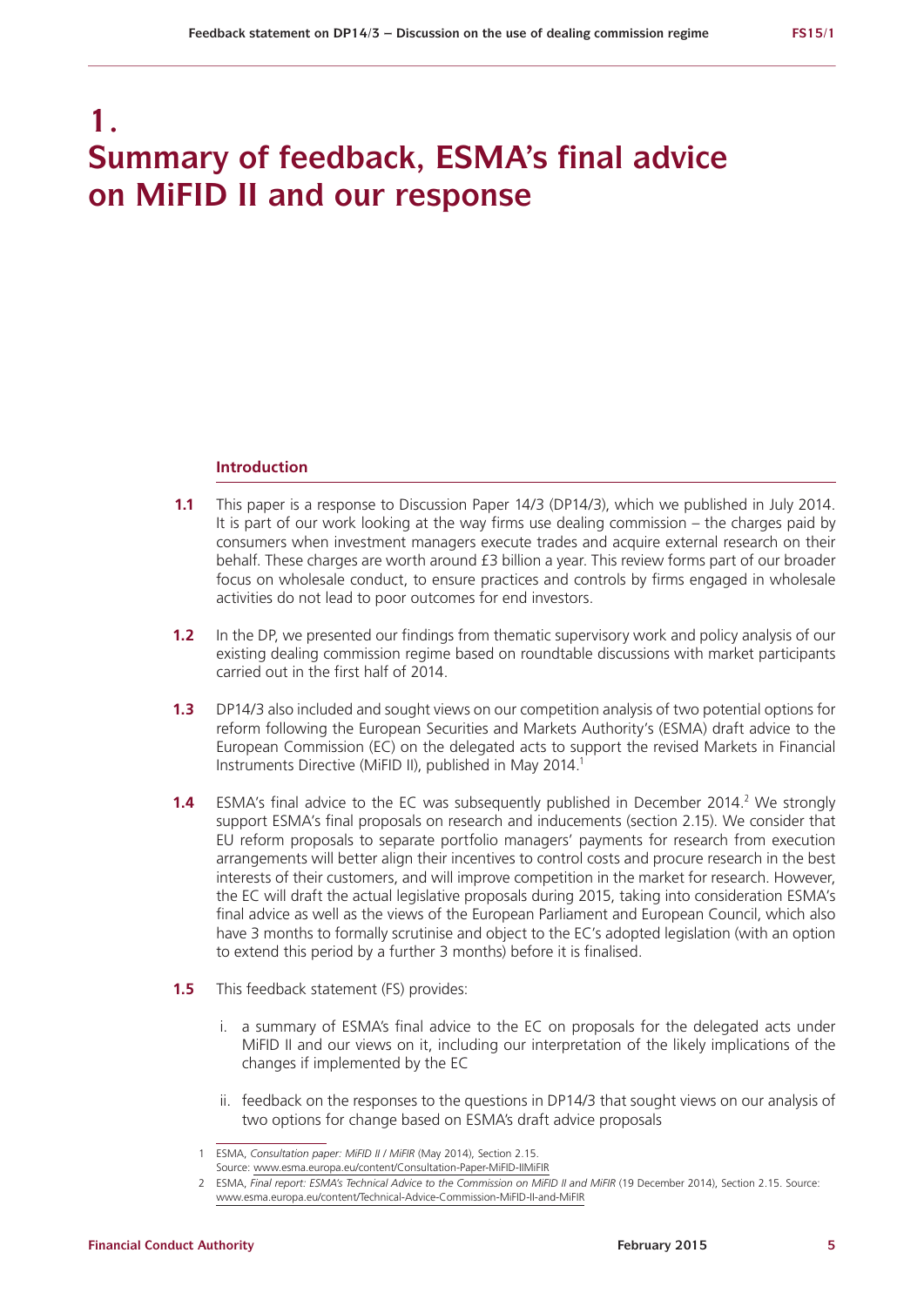- **1.6** In Chapter 2, we set out the next steps in the EU process for MiFID II and how we intend to implement the final legislation in the UK. Our preference is to make any further changes to our current use of dealing commission rules through or alongside implementation of MiFID II reforms. However, we will need to review our approach once the final details of the legislation are confirmed and consider the interactions with our existing requirements. For example, we may need to consider the treatment of AIFM and UCITS investment management activities. We may also seek to provide further detail on our expectations in a UK context if this is desirable and if consistent with EU law.
- **1.7** We also note what we expect from investment management firms in the intervening period between now and when MiFID II applies from 3 January 2017.

#### **Who does this affect?**

- **1.8** This FS will interest:
	- **•** Investment managers, including UCITS management companies when carrying on scheme management activity and alternative investment fund managers (AIFMs) carrying out AIFM investment management functions respectively.
	- **•** Customers of investment managers, including:
		- **–** institutional investors, for example retail fund and pension fund trustees
		- **–** retail investors who have investments in retail funds (which may be through a wrapper such as an Individual Savings Account), or who have a direct relationship with an investment manager, for example individuals with discretionary-managed investment portfolios.
	- **•** Brokers (including investment banks), and third-party providers of independent research and other ancillary services supplied to investment managers.
	- **•** Corporate issuers.
	- **•** Relevant trade associations and representative bodies for the above groups.

#### **Context**

- **1.9** In DP14/3, we reported on our:
	- **•** findings from our thematic supervisory work, in which we reviewed 17 investment managers and 13 brokers to examine current practices under our dealing commission regime
	- **•** policy analysis following roundtable discussions with over 130 market participants and associations
	- **•** views on ESMA's Consultation Paper on draft proposals for its advice to the EC on the delegated acts to support requirements in MiFID II level 1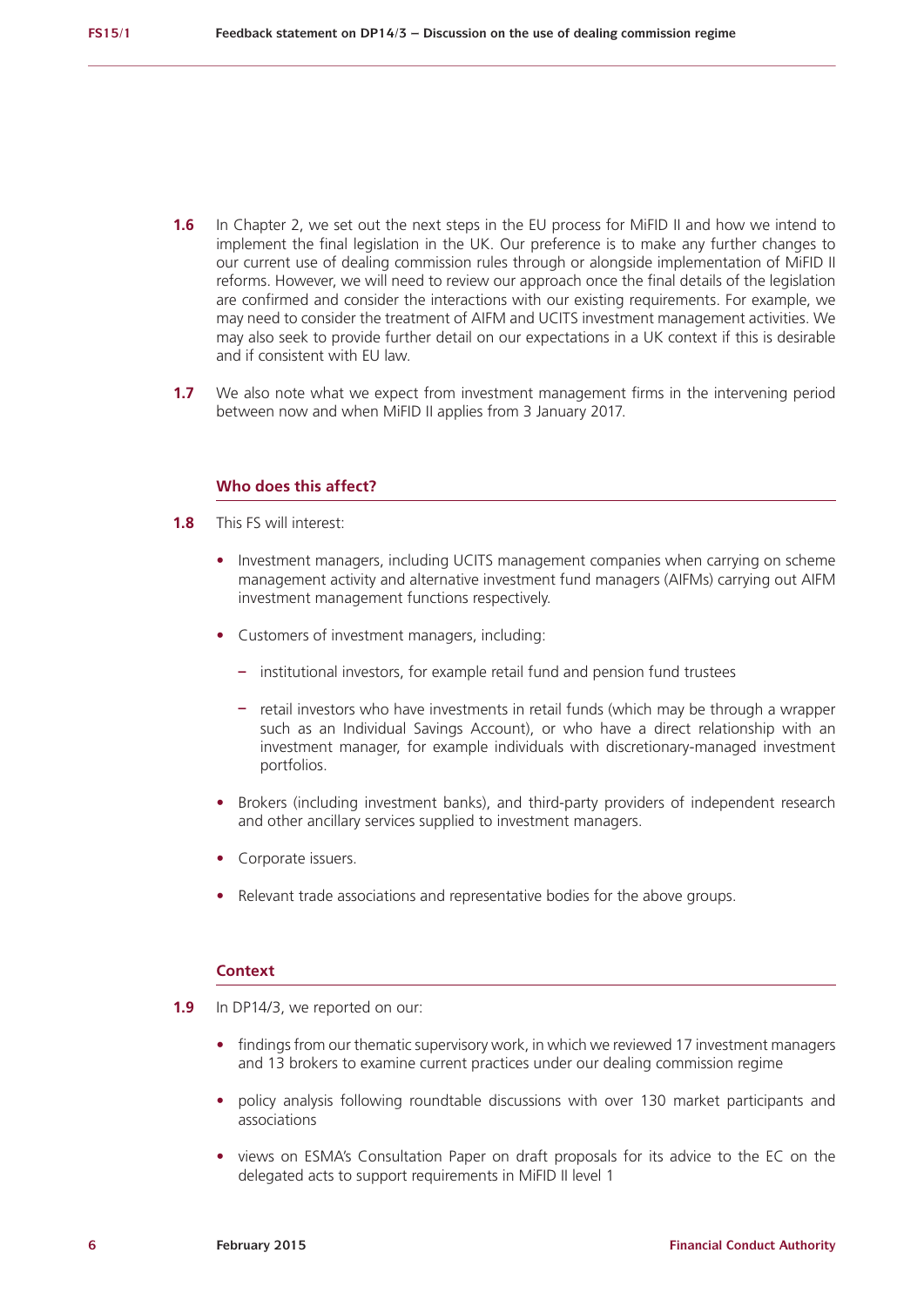- **1.10** ESMA's draft proposals in May 2014 suggested that, based on the inducements restrictions in MiFID II, portfolio managers should be prevented from receiving more valuable research linked to their execution arrangements with brokers and transaction costs passed to customers. Portfolio managers would still have been able to purchase research directly from their own resources, and receive generic, low value research as a minor non-monetary benefit.
- **1.11** While supporting ESMA's advice based on our review findings, we suggested that there may be further benefits if portfolio managers were prevented from receiving any research under execution arrangements. We concluded that the benefits outweighed potential negative impacts. These benefits included:
	- **•** improved transparency and accountability of investment managers' spending on behalf of their customers, removing the inherent conflicts of interest in the current mechanism of using dealing commissions to acquire research
	- more direct incentives for investment managers to rigorously assess value for money when purchasing third-party research on behalf of their clients. This would be likely to drive a corresponding improvement in the quality and cost of research, and
	- **•** a priced research market that would lead to more effective competition between brokers and independent research providers, resulting in more innovation and specialisation in their goods and services
- **1.12** We asked for views on this analysis. We also noted our preference for pursuing any further reform through or alongside MiFID II to ensure a harmonised EU regime.

#### **ESMA's final advice on research and inducements proposals for the MiFID II delegated acts**

- **1.13** We indicated that our feedback to DP14/3 would follow the finalisation of ESMA's advice to the EC on the MiFID II delegated acts, which was published on 19 December 2014.
- **1.14** We welcome ESMA's final advice on inducements and research, and would support it as the basis for the final delegated acts to support MiFID II Level 1.
- **1.15** ESMA's approach requires portfolio managers to separate the purchase of research from execution arrangements and costs. It removes the inherent conflicts of interest for portfolio managers that are created by embedding the receipt of research within execution arrangements with individual brokers, which can lead to poor controls over costs passed to customers and may unduly influence their execution decisions.
- **1.16** ESMA's advice on inducements and research confirms that the current market mechanism under which portfolio managers receive third-party research in return for and linked to variable costs of execution that are passed directly to the portfolio manager's clients is a form of inducement under MiFID. So ESMA maintains the approach that the Level 1 restriction on inducements for portfolio managers and independent advisors does apply to these arrangements.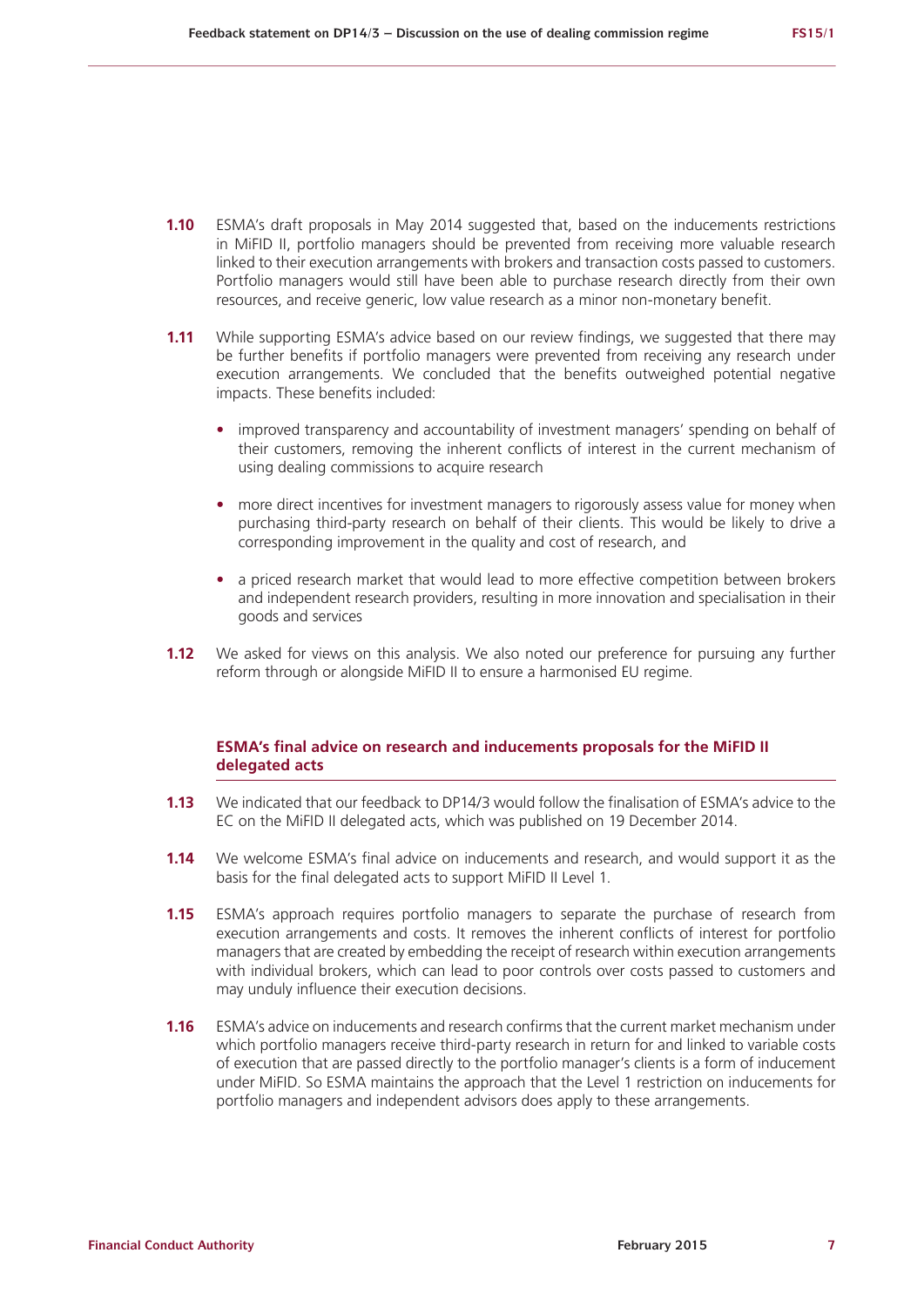- **1.17** However, ESMA's final advice also outlines a positive model for how research can still be paid for by portfolio managers, such that it does not constitute an inducement. This departs from their draft advice, which sought to classify certain types of research as a 'minor non-monetary benefit' while excluding more valuable research from being acquired under execution arrangements.<sup>3</sup>
- **1.18** Under ESMA's final proposals, an investment manager can purchase research provided it is paid for either:
	- **a.** directly by the firm out of its own resources or
	- **b.** through a 'research payment account' funded by a specific, separate charge to their client, which is agreed and disclosed upfront. The charge must be based on a research budget set by the firm, and cannot be linked to execution volumes or value (i.e. dealing commissions or spreads)
- **1.19** To further enhance transparency under option (b), clients will also receive periodic disclosures on the total amount actually charged for research and how revenues have been used from the research payment account, with the option to request a more detailed summary of payments made to research providers and the goods and services received.
- **1.20** Investment firms (e.g. brokers) providing both execution and research services to a portfolio manager should identify a separate fee for the execution service, with any additional goods and services subject to a separate charge that is not influenced by levels of payment received for execution. ESMA also suggests further guidelines to support these proposals may be useful.
- **1.21** ESMA also indicates that the EC may wish to consider extending the final MiFID II requirements to investment management activities carried out under the AIFM and UCITS Directives, to ensure a harmonised approach across these areas.
- **1.22** ESMA summarises the approach by stating: *The proposal makes clear that there should be no payment for third party research linked to the payments made for execution of orders. This will address the potential inducements and conflict of interest issues that currently exist for portfolio managers when they receive third*  party research linked to execution arrangements with the broker. The proposed approach will *also create more transparency over spending on research to improve outcomes for consumers.*<sup>4</sup>
- **1.23** ESMA also notes that, by placing a requirement on brokers to price and supply research separately from their execution services provided to portfolio managers, it will: 'ensure transparency in the market, allowing investment firms to better demonstrate their compliance with the inducements requirements and wider conflicts of interest provisions, and allow competent authorities to more easily detect any poor practices.'<sup>5</sup>

#### *Our response*

**1.24** We believe ESMA's proposal will lead to direct accountability over the expenditure on thirdparty research by portfolio managers and how these costs are passed to their customers, leading to better outcomes for investors across the EU.

<sup>3</sup> See ESMA, Consultation paper: MiFID II / MiFIR (May 2014), page 121, paragraph 14. Source: <http://www.esma.europa.eu/content/Consultation-Paper-MiFID-IIMiFIR>

<sup>4</sup> *ESMA's Technical Advice to the Commission on MiFID II and MiFIR*, p.133

<sup>5</sup> *ESMA's Technical Advice to the Commission on MiFID II and MiFIR*, p.134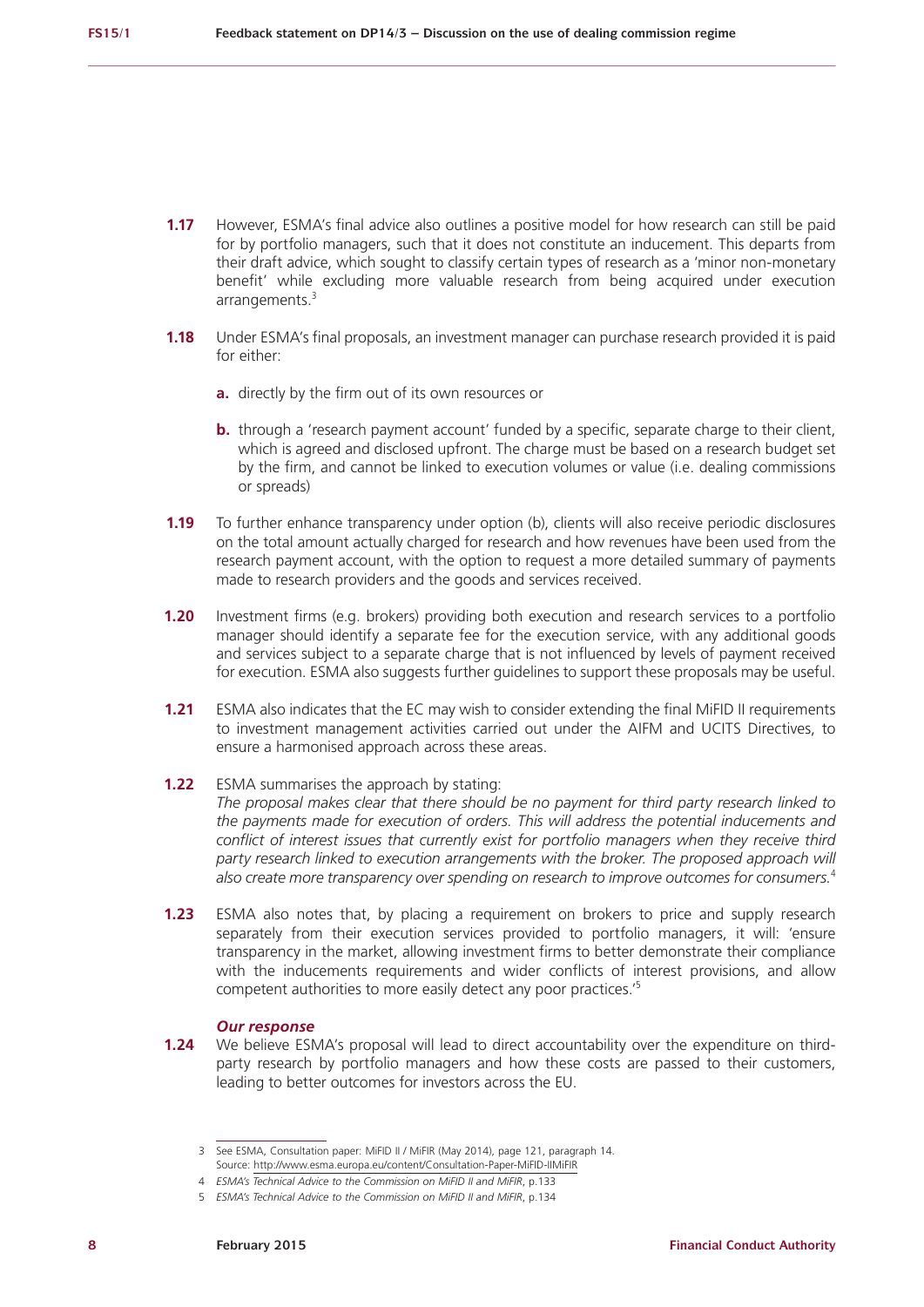- **1.25** By clearly separating the payment for research from execution arrangements, it removes the inducement risk and conflicts of interest for portfolio managers that their execution behaviour and choice of brokers may be unduly influenced. This will drive proper scrutiny by portfolio managers over the amounts paid for research and the benefits it provides and also improve their ability to monitor and comply with best execution obligations on behalf of their customers.
- **1.26** Importantly, it recognises that external research can be a core cost of business to a portfolio manager in developing investment ideas. It will, under ESMA's proposals, be a cost and charge that is akin to a portfolio manager's own spending on analysts and internal research, which they already reflect in their upfront annual management charges (AMCs). Research would no longer be paid for in transaction fees that have no correlation to the quantity and value of research received and consumed.
- **1.27** ESMA's approach will also promote transparency and competition in the market for research, allowing independent providers to compete more easily with larger brokers based on price and quality – encouraging a focus on value-added coverage.
- **1.28** The 'research payment account' option created by ESMA also takes into account some of the concerns expressed by stakeholders in the consultation (and in responses to our DP) on the impact on smaller asset managers and the availability of small and medium-sized enterprise (SME) research in the market.
- **1.29** The flexibility over how research costs are absorbed by portfolio managers should also reduce concerns over the short-term transition to this new model. It will allow portfolio managers to budget and pay for research that adds value to their clients, while adding scrutiny such that it is unlikely managers will continue to pay for low value, duplicative research, reducing overproduction and inefficiency in resource allocation by providers.
- **1.30** Overall, we believe it will address long-standing concerns from our supervisory work that current market practice – even with our specific dealing commission rules and disclosure requirements – is not delivering a good outcome for investors. The combination of improved cost control and scrutiny over research purchasing and execution decisions by investment managers, with more effective competition in the market for research, should lead to improved outcomes for investors.

#### **Our views on technical aspects of ESMA's advice**

#### *Interaction with Commission Sharing Arrangements and existing market practices*

While borrowing some features from CSAs, ESMA clearly expresses the view that CSAs 'do not entirely address the conflicts of interest at stake' and indicates that they have 'formulated additional requirements which are aimed at further limiting these conflicts of interest.' In the technical advice, ESMA proposes that the research payment account and charge should be agreed upfront between the portfolio manager and their client, and be based on a budget set by the firm relating to their external research needs and not linked to trading volume or values. It also requires the portfolio manager to be responsible for operating the research payment account and managing the allocations made from within their budget.

Moreover, current CSA approaches would seem incompatible with the intention of ESMA's proposals, and specifically the view that there should be no link between execution and research payments. The fundamental principle underpinning ESMA's advice is that research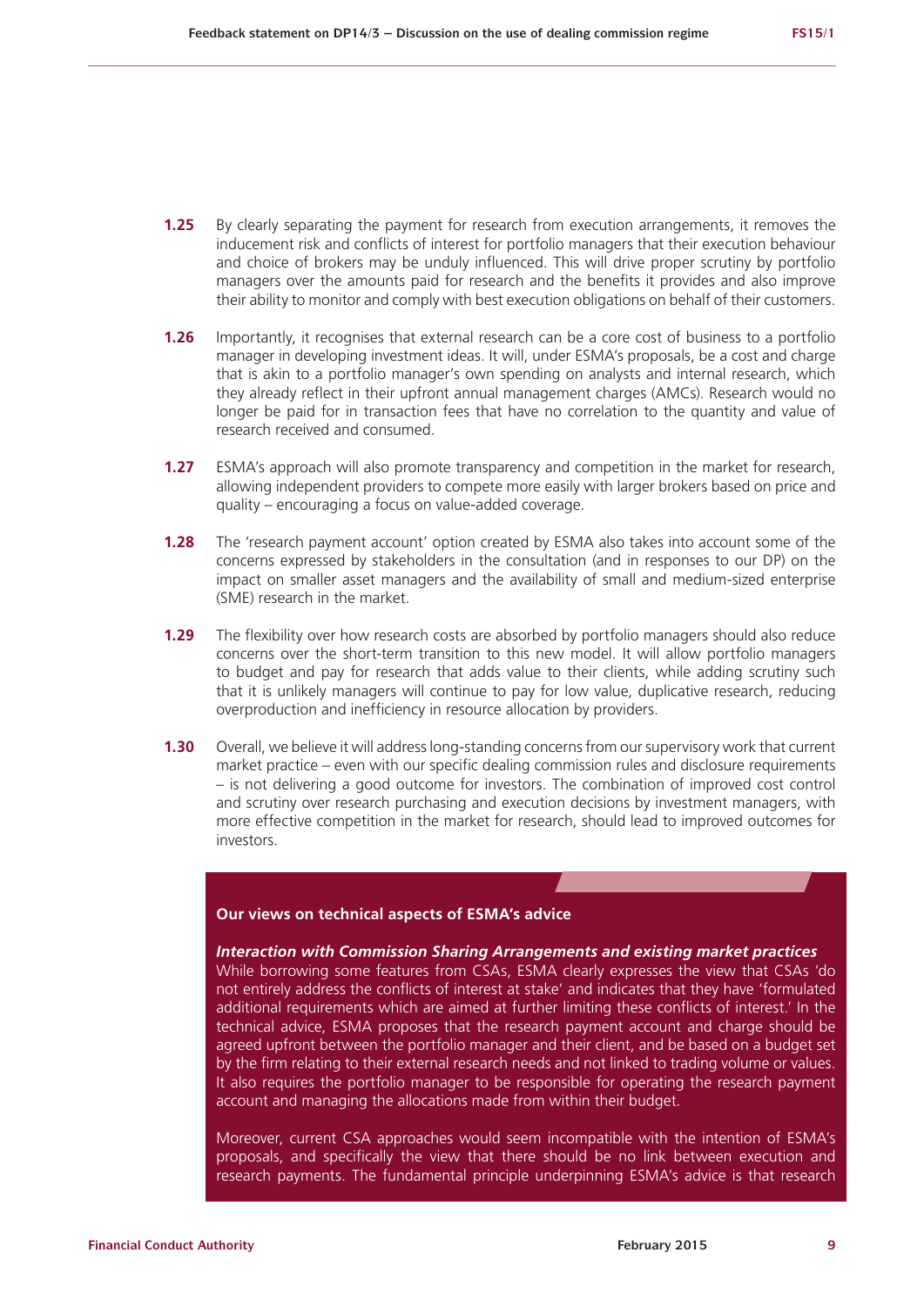provided under 'bundled' execution arrangements is an inducement and can create potential conflicts of interest for the portfolio manager, and MiFID II Level 1 now restricts the receipt of inducements relating to portfolio management. Taken together, this indicates that the research payment account is a new, distinct payment vehicle. Indeed, it appears inconsistent with the best interests of a portfolio manager's customers to continue using CSAs, which still rely on execution commissions to fund research, and do not reflect the focus in ESMA's proposals on portfolio managers agreeing research charges upfront with customers based on a predicted, budgeted assessment of their research needs.

In our view, the intention of the technical advice is to create a 'hard dollar' research market, with the option for research invoices to then be paid either by the investment firm itself, or a from a research payment account linked to the client portfolio that has benefitted from the research received. We also believe ESMA's proposals allow for the costs of research to be allocated across several research payment accounts on a pro rata basis, where more than one client portfolio benefits from the common consumption of that research by the manager. We envisage that firms could have standard written policies in place to govern their use of research payment accounts and gain agreement from clients to both upfront charges and their approach to allocating costs, so this process is not too burdensome on firms, while being transparent to clients.

#### *The scope of ESMA's advice: application to fixed income*

ESMA's advice is not limited by types of MiFID financial instruments and so the restriction on inducements would relate to any third-party research received in the course of providing portfolio management or independent investment advice under MiFID. The advice and options for how research can be provided in such a way that it is not an inducement would therefore equally apply to fixed income research. In fixed income, costs of research, as well as some other discrete costs, are usually embedded within the negotiable bid / offer spreads quoted by brokers. We believe this would mean that, in the new regime, a manager would have the option either to pay directly for research, or use the research charge and payment account to do so, which can be applied to clients with fixed income portfolios in the same way as for equities. If research is currently a material part of a broker's costs, we would expect a narrowing of spreads as a result of the decoupling of research from trading spreads.

Evidence suggests there is much less research on the credit markets produced and consumed for fixed income than for equities, and levels of payments for it are likely to be much smaller for this reason (in which case, any adjustment in spreads may be less pronounced). However, applying ESMA's approach to fixed income markets will bring transparency in an area that is currently more opaque than equity markets since research is entirely embedded in implicit transaction costs. It will open up the market for providing research on the credit markets to firms other than brokers in the bond markets. An independent research provider wishing to supply research on the credit markets currently faces a significant competitive disadvantage compared with brokers, as there is no mechanism such as CSAs to allow a third-party research provider to be paid from transaction costs and no market precedent for 'hard dollar' payments in this area.

#### **Summary of feedback to DP14/3**

**1.31** We received 46 responses to DP14/3. Respondents included investment managers, research and ancillary service providers, brokers, investor-representative bodies, individuals, and trade associations. Non-confidential respondents are listed in annex 1.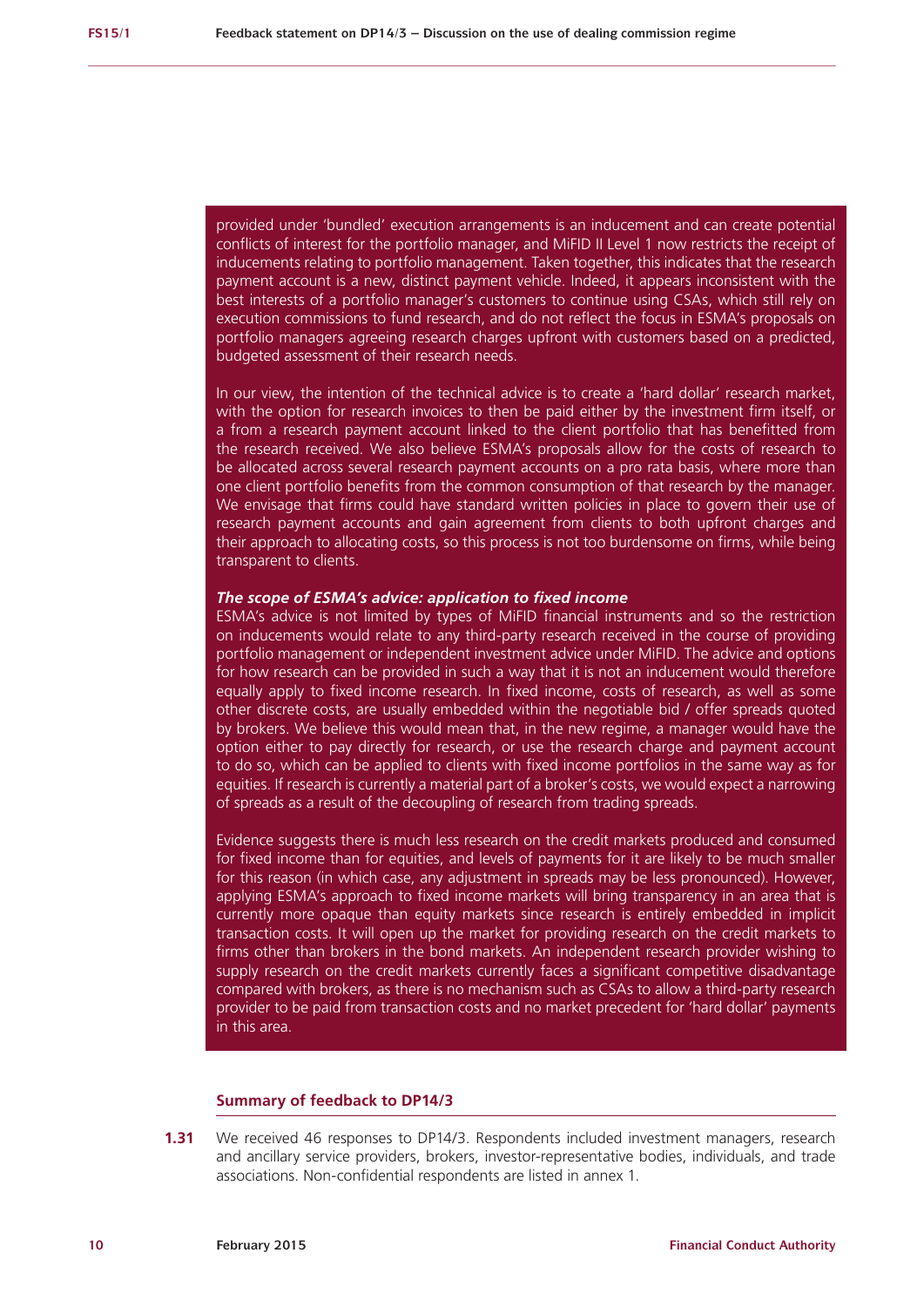- **1.32** Most of the feedback referred to earlier submissions to ESMA's Consultation on its draft advice, which ran from 22 May to 1 August 2014. Comments received reflected a variety of opinions on our analysis, both on ESMA's proposals and our option to require portfolio managers to receive and pay for all research separately from execution costs.
- **1.33** Responses were grouped into the following three broad sets of opinions:
	- **•** Investor-representative groups, some ancillary service providers, and private individuals who strongly supported reforms to unbundle research provision and payments from execution services and transaction costs, agreeing with our analysis of issues in the current regime, and the likely benefits from reforms.
	- **•** A number of trade associations and individual buy-side and sell-side firms who acknowledged further improvements were needed to the current regime to produce better outcomes for investors, but felt that these could be achieved by building on our existing use of dealing commission rules. Proposals focused on mandatory use of commission sharing arrangements, research budgets and better internal governance by investment managers, allied with more disclosure to investors.
	- Other trade associations and firms disagreed with our analysis that the existing regime had inherent flaws, and / or felt that more radical reform would potentially have unintended negative consequences that would be greater than the benefits. Common concerns cited included: whether smaller investment managers would be able to absorb the costs of third-party research if they had to bear this themselves; the possibility of reduced research coverage in the market if managers are less willing or able to pay for it; and the possible divergence in approaches between the EU and other international jurisdictions if regulatory changes occur.
- **1.34** There was no new substantive evidence submitted, although some respondents noted existing studies (e.g. on the nature and scale of transaction costs) or provided results of recent opinion surveys of selected market participants on their views of possible reform options. While we considered these responses carefully, they did not add significantly new evidence or arguments compared to our analysis in DP14/3.

#### **Key points in submissions and our response**

#### *Views supporting reform to decouple research from execution arrangements*

- **1.35** Individual responses, representative groups for underlying investors, and some third-party service providers agreed with our analysis in DP14/3 and support for more radical reform. These respondents also favoured the second option set out in our DP, to prevent all research being provided linked to execution arrangements. Many felt that ESMA's draft advice, which proposed an exemption for 'generic' research, could be exploited to allow investment managers to continue to receive a wide range of goods and services from brokers, and so fail to address the inducement risk.
- **1.36** Several respondents included links to existing analysis that showed the significant level of total transaction costs borne by portfolio managers' customers. These submissions argued that the lack of transparency and incentives to control dealing commissions were a factor in these high transaction costs.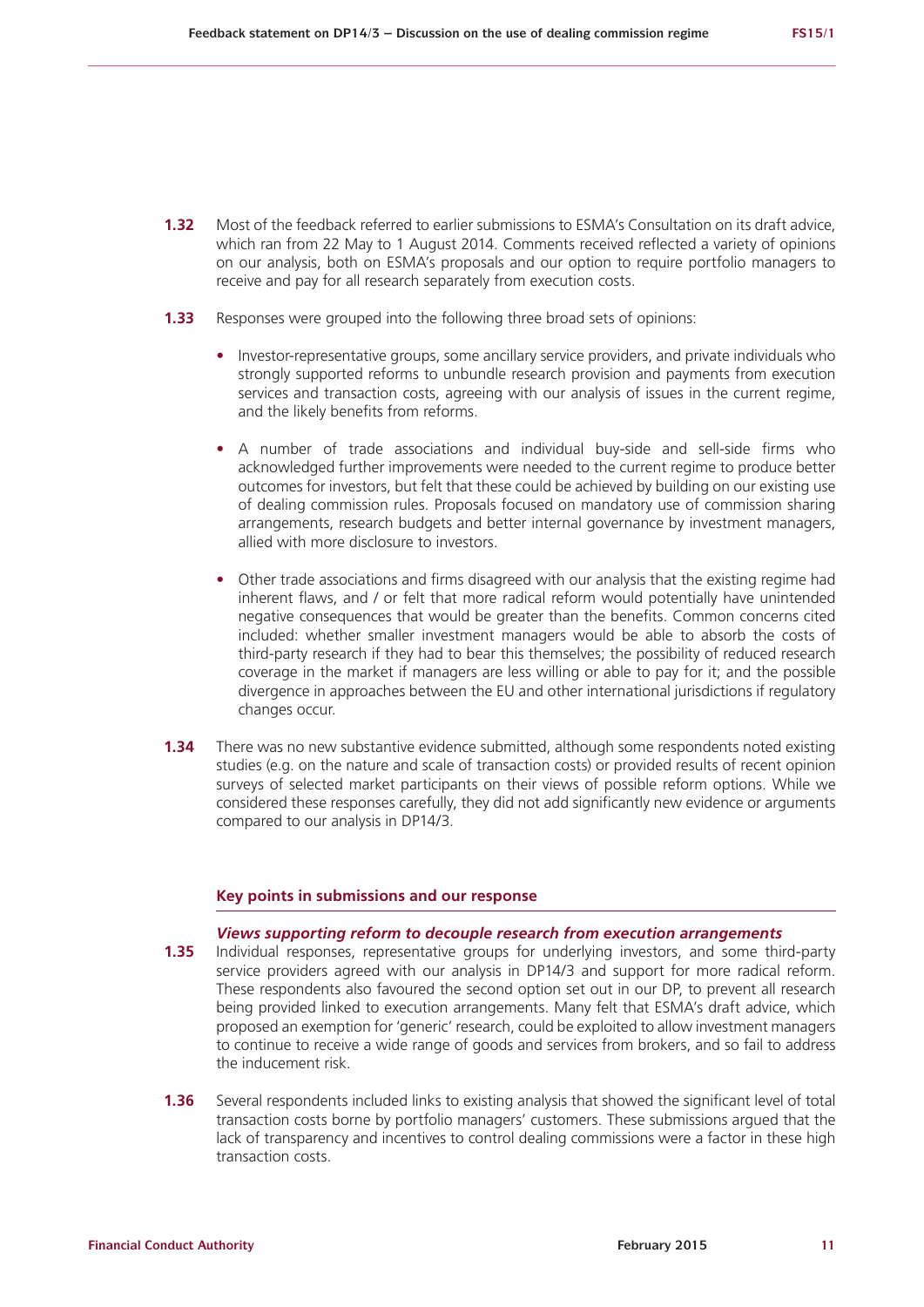- **1.37** Several respondents expressed the view that there is currently an over-supply of low value, duplicative research coverage of large corporates. One respondent felt there was a decadelong trend of fundamental research on companies being reduced as brokers focused more on selling and marketing less in-depth, results-driven coverage and providing direct access to their analysts or issuers' company management. Most felt that dealing commission arrangements incentivised this trend, as by linking the receipt of research to execution fees it encourages higher volumes of trading while reducing the focus on the value of discrete research goods and services. Another respondent also noted that since 35-40% of stocks currently have no research coverage, dealing commissions have not helped to sustain breadth or depth of SME research as some have claimed.
- **1.38** These respondents all argued that reform to require a full separation of research acquisition from execution arrangements would reduce the payments that investment managers currently direct towards duplicative research through dealing commissions. Instead, investment managers would purchase more value-added, in-depth research on smaller companies and niche sectors to better inform investment ideas for their clients.
- **1.39** However, some felt that even if research costs are removed from execution costs, there may be a risk that brokers would seek to retain higher execution rates or spreads while providing 'free' research to portfolio managers. They proposed that the FCA would need to carefully supervise any new regime to ensure compliance. There was also a proposal to require all costs, including execution-only transaction costs, to be included within the AMC paid upfront by the client, which would mean that all ongoing costs would be borne by the investment manager.

#### **Our response**

We believe ESMA's final proposals will achieve similar benefits to the second reform option discussed in the DP, and as noted above in paragraphs 1.24-1.30. ESMA's reform proposal is based on the principle of requiring a full separation of portfolio managers' payments for third-party research (and how they account for these costs to their customers) from the execution of orders with brokers. ESMA's final proposals will remove the inducement and conflicts of interest that can otherwise arise for portfolio managers in their arrangements with brokers.

We would expect execution rates or spreads to reduce to reflect the removal of any costs of research currently priced into these rates by brokers. We believe that the separation of costs will improve the ability to monitor best execution, and given the existing competition between brokers and venues for executiononly business, we think it is unlikely that firms could maintain higher transaction fees to subsidise other services.

#### *Views supporting more incremental reform using budgets and CSAs*

- **1.40** A number of respondents agreed with our analysis that weaknesses remain in our dealing commission regime, but felt that a majority of the issues could be addressed by mandating current features of market practices and more limited additions to our rules, while still allowing the use of dealing commissions to fund research. These responses generally proposed a similar set of combined reforms, which were:
	- **•** Mandating use of CSAs by all investment managers, requiring any commission on a trade used to fund research having to be split for execution and research, with the latter allocated into a CSA;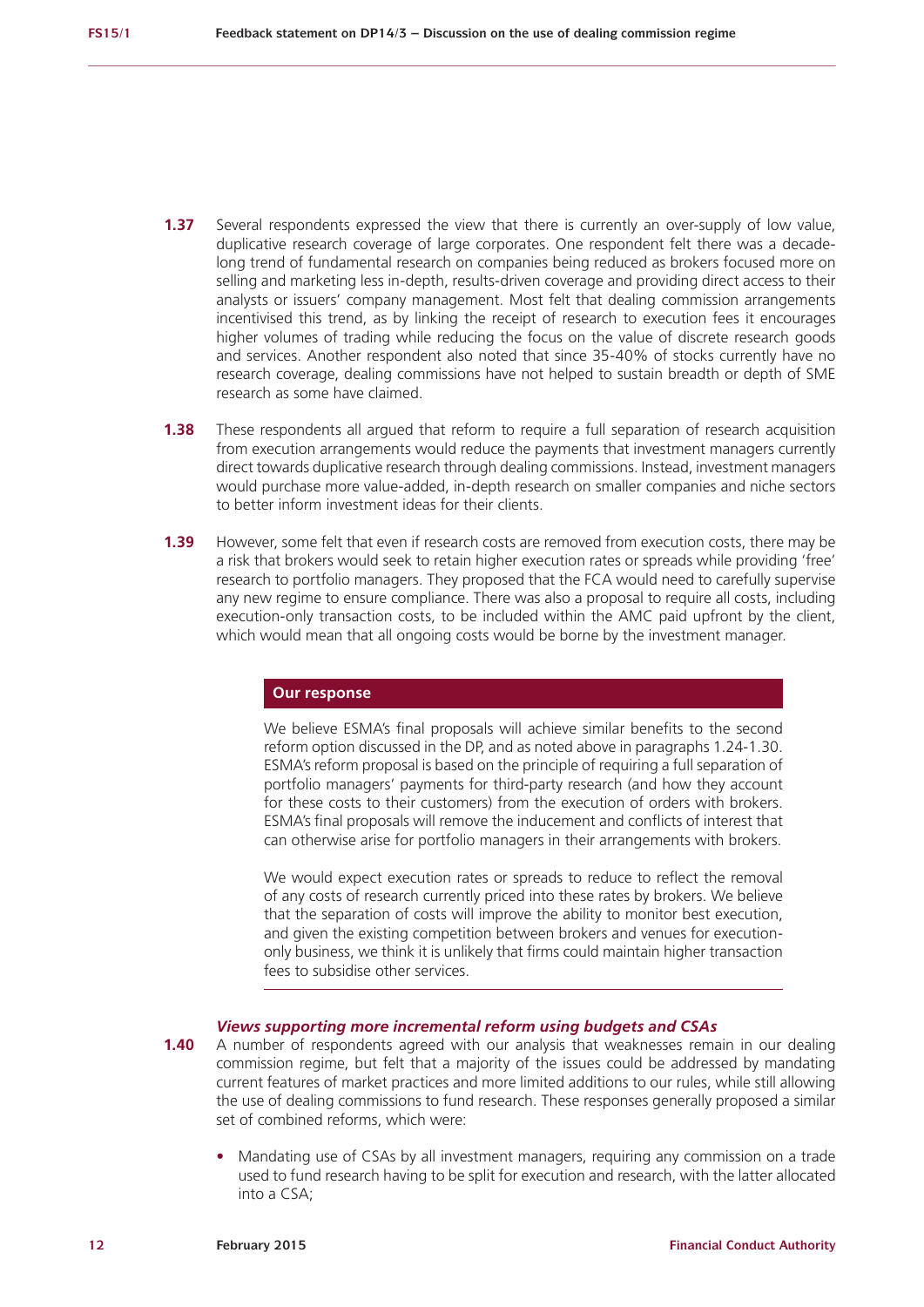- Requiring external research budgets to be set by the investment manager, based on proper valuations and assessment of their research needs, and not based on any link to trading volumes. They would then use CSAs to ensure they only generated dealing commissions up to that budget and then switching to execution only rates. Some suggested the overall budget could be cascaded and used to set further caps on spending within the firm e.g. by desk or for particular research providers;
- **•** Internal governance improvements by investment managers, to include oversight of budgets and valuation processes, and a full separation of mechanisms to determine allocations of commission for research from trading functions and decision-makers (more robust 'broker voting' or 'research voting' to reflect their actual purpose, with some suggesting 'investment committees' to value research and ensure consistent allocation across a firm).
- **•** Improved disclosures to clients, for example by including research costs within ongoing charges figures (OCFs) or providing more detail in disclosing which providers were paid and presenting costs in cash terms. Some suggested stating third-party research costs as a % of assets under management, while another view was that an upfront cost could be estimated based on a budget, and pro-rated and disclosed to individual clients.
- **1.41** Respondents advocating this more evolutionary reform approach pointed to the fact that our supervisory review had identified two firms who had met our expectations within the framework of the current rules. They felt the combined features above – if implemented by all firms – would sufficiently improve control of costs by limiting the effect of execution volumes on research spending and encouraging more robust efforts to value research. Better disclosure to customers would also enhance scrutiny of these costs and would discipline investment managers' behaviours.
- **1.42** They also noted the reduced disruptions if existing market mechanisms were used, compared to removing the ability to fund research with dealing commissions completely, which some felt could have various negative unintended consequences (discussed further below).

#### **Our response**

Our DP did recognise that the use of CSAs supported by rigorous budgets and internal controls over use of dealing commissions by an investment manager represented sound practices under our current regime, and helped to manage some of the conflicts of interest created by the use of a transaction cost to fund research. However, as we also set out in the DP, CSAs and budgets do not resolve all of the potential conflicts of interest nor the inducements issue for portfolio managers, and still present barriers to transparency and competition in the research market by linking research to transaction costs. ESMA's final advice reached a similar conclusion, as discussed above.

However, we believe that some market practices and tools developed in the context of CSAs – such as software platforms to manage these accounts and investment managers who already set third-party research budgets based on robust valuation processes – could be transferrable to managing the new research payment accounts ESMA proposes.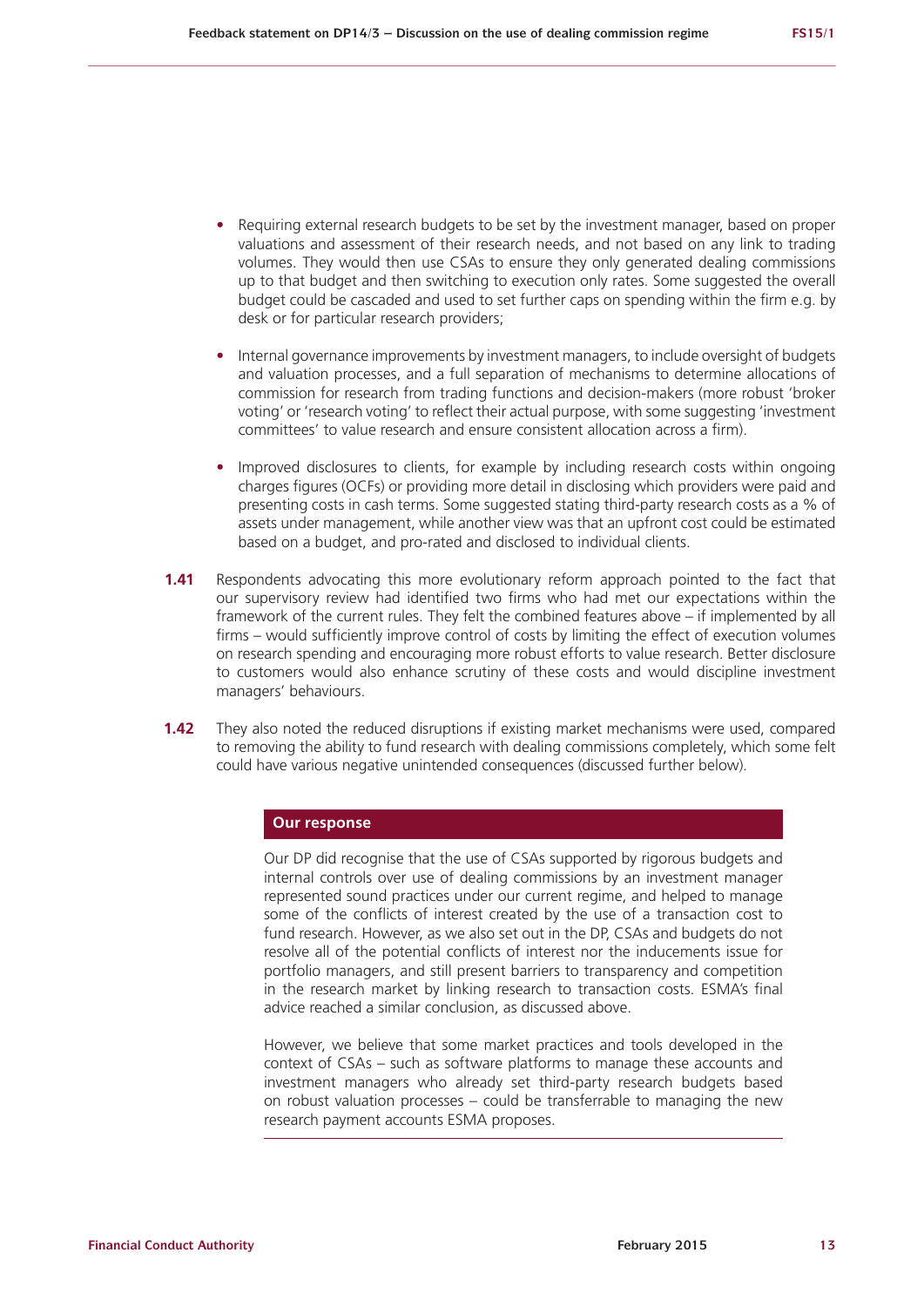#### *Views supporting the current regime and noting concerns about potential negative consequences of more significant reforms*

- **1.43** There were respondents who disagreed that the existing regime needed further reform. They viewed investment managers would only buy research and incur costs if it was in their client's best interests, and that there was no real conflict of interest in current dealing commission arrangements. Several noted the large number of investment management firms and low concentration in the sector, and argued this showed that there was effective competition. Some respondents felt that existing cost disclosures to customers were sufficient to allow them to challenge their manager, but few did so.
- **1.44** Some pointed to long-term trends in gross execution commission charges, which had reduced, and so argued that costs were being controlled effectively. These submissions also argued for the benefits of the current system, such as relative consistency in international regulators' current approaches to the bundling of goods and services with execution arrangements; positive cross-subsidies / enhanced access to research for smaller investment managers created by the use of commissions; and the beneficial VAT tax treatment stemming from an ability to bundle services.
- **1.45** Most of the comments in favour of the current regime also strongly disagreed that there would be an overall benefit from any reform that required portfolio managers to purchase research separately from execution arrangements. Potential negative unintended consequences of such reform that were commonly mentioned were:
	- **•** A concern that if investment managers had to bear the cost of external research directly, they would not be willing (or able, in the case of smaller managers) to absorb the cost themselves, nor pass it on in higher annual management charges. They would instead cut their spending on third-party research entirely, possibly leading to poorer investment decisions being made and a loss of performance to clients that may offset any cost-saving. Having to bear the cost of third-party research directly and upfront was also viewed as a barrier to smaller portfolio managers and start-ups, while large firms could absorb costs more easily. It was argued that this could lead to consolidation and less competition in the sector.
	- **•** Linked to the above assumption that managers would drastically cut spending on third party research, some respondents felt research coverage may reduce as a result of smaller brokers and independent research providers' business models becoming unsustainable. This, it was argued, could have a greater impact on SME research coverage in particular. As a consequence, SMEs may face reduced access to capital and more illiquidity and price volatility in their shares. A few bodies representing listed companies also raised concerns that the cost-benefit and competition analysis in our DP had not considered the costs that could fall on smaller companies if they had to pay for their own research coverage.
	- **•** Some respondents voiced concerns that EU investment managers may appear less competitive compared to overseas competitors if they were required to separate research payments from execution arrangements and reflect research costs upfront. There were also fears that reforms for EU portfolio managers may mean they are unable to obtain services from overseas brokers, particularly from US firms.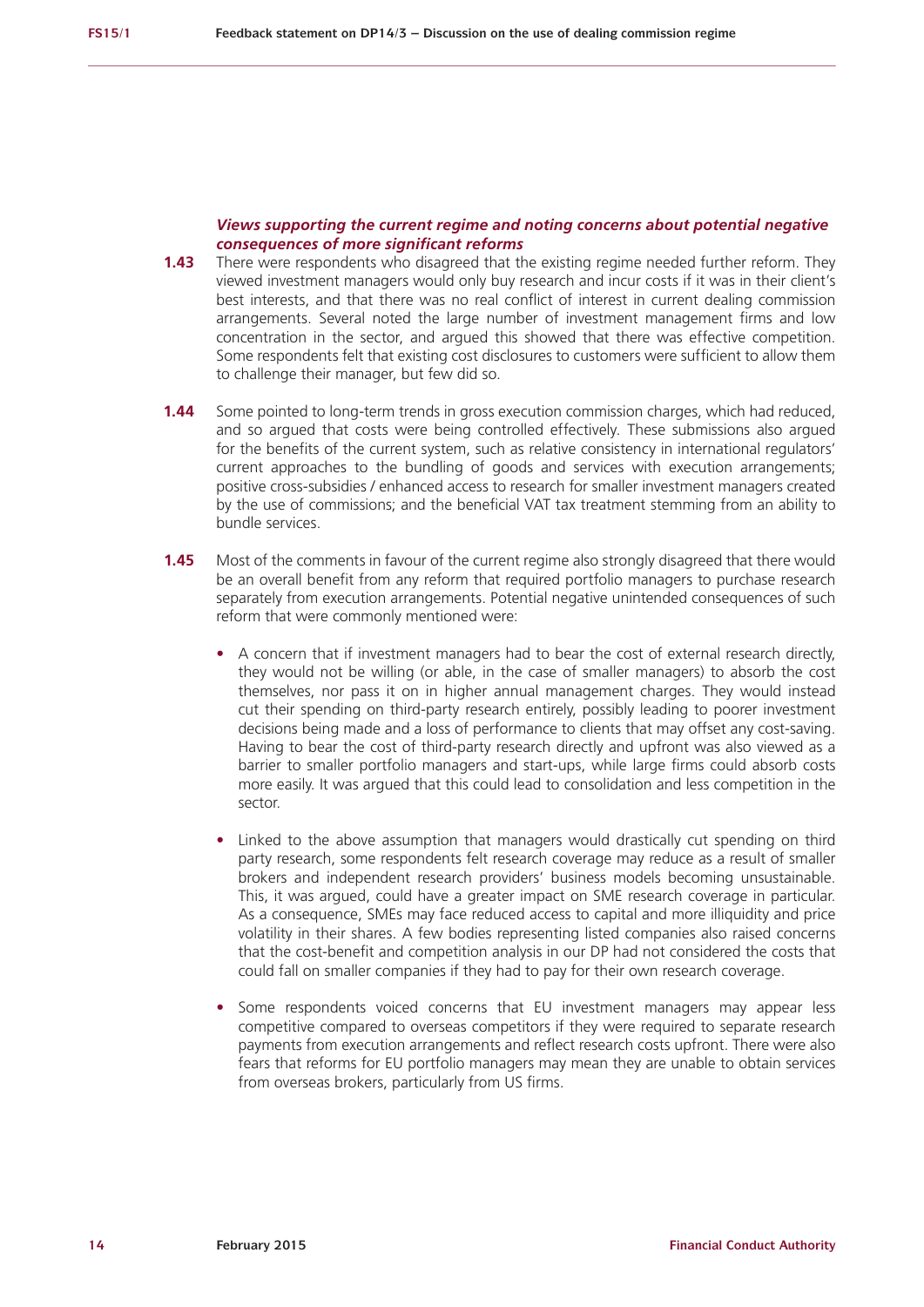#### **Our response**

Our policy debate and analysis reported in the DP carefully considered a range of views alongside our own supervisory evidence. Responses to the DP have not raised new arguments or evidence to lead us to alter our conclusion that the current regime requires further reform to ensure it delivers good outcomes for consumers.

As we set out in our analysis in the DP (see paragraph 5.38 of DP14/3), we believe a reform that fully separates portfolio managers' receipt of research from execution arrangements will improve competition in the research market. It will provide greater incentives on the manager to secure value for money when purchasing research, resulting in an improvement in the quality, and reduction in cost of, research provided by the market. We believe portfolio managers will still wish to buy value-added research to provide a flow of investment ideas, including research on SMEs (which can have higher growth potential). Customers would accept upfront charges for research, based on the perceived benefit to their portfolio and the actual reductions in transaction costs.

We also expect such reform would increase the potential number of suppliers of research, and drive more innovation and specialisation. Our evidence indicates that dealing commission arrangements currently favour the largest brokers and not the independent research providers or small brokers who supply more research on SMEs. We also concluded that, following some initial transitional costs, smaller managers would not have higher ongoing costs or find it more difficult to pass costs to clients if they had to pay for research directly, nor would they be in a worse position relative to larger managers.

While our views remain unchanged, ESMA's final advice addresses the concerns expressed about smaller portfolio managers' ability to absorb costs of external research if they are prevented from funding this via dealing commission arrangements. The flexibility for the portfolio manager to continue to pass research costs to clients – subject to upfront agreement of these charges and clear accountability over their spending – will ensure managers can continue to obtain value-added research for their customers.

ESMA's approach also mitigates purported concerns that if investment managers reduced research budgets to below an optimal level, it may damage the ability of independent research providers to operate and reduce demand for coverage of SMEs.

We acknowledge that many portfolio management firms operate on a global basis. However, we believe that enhanced accountability by portfolio managers and a more competitive research market has the potential to lower costs and improve returns to customers, which should make EU investment managers more rather than less competitive. MiFID II reforms will also radically enhance disclosures of all costs and charges. We do not support the view that EU portfolio managers may be perceived as less competitive in a global context simply by making research costs a separate, upfront fee. What is included in headline management fees already varies between jurisdictions and investors will look instead to compare total costs.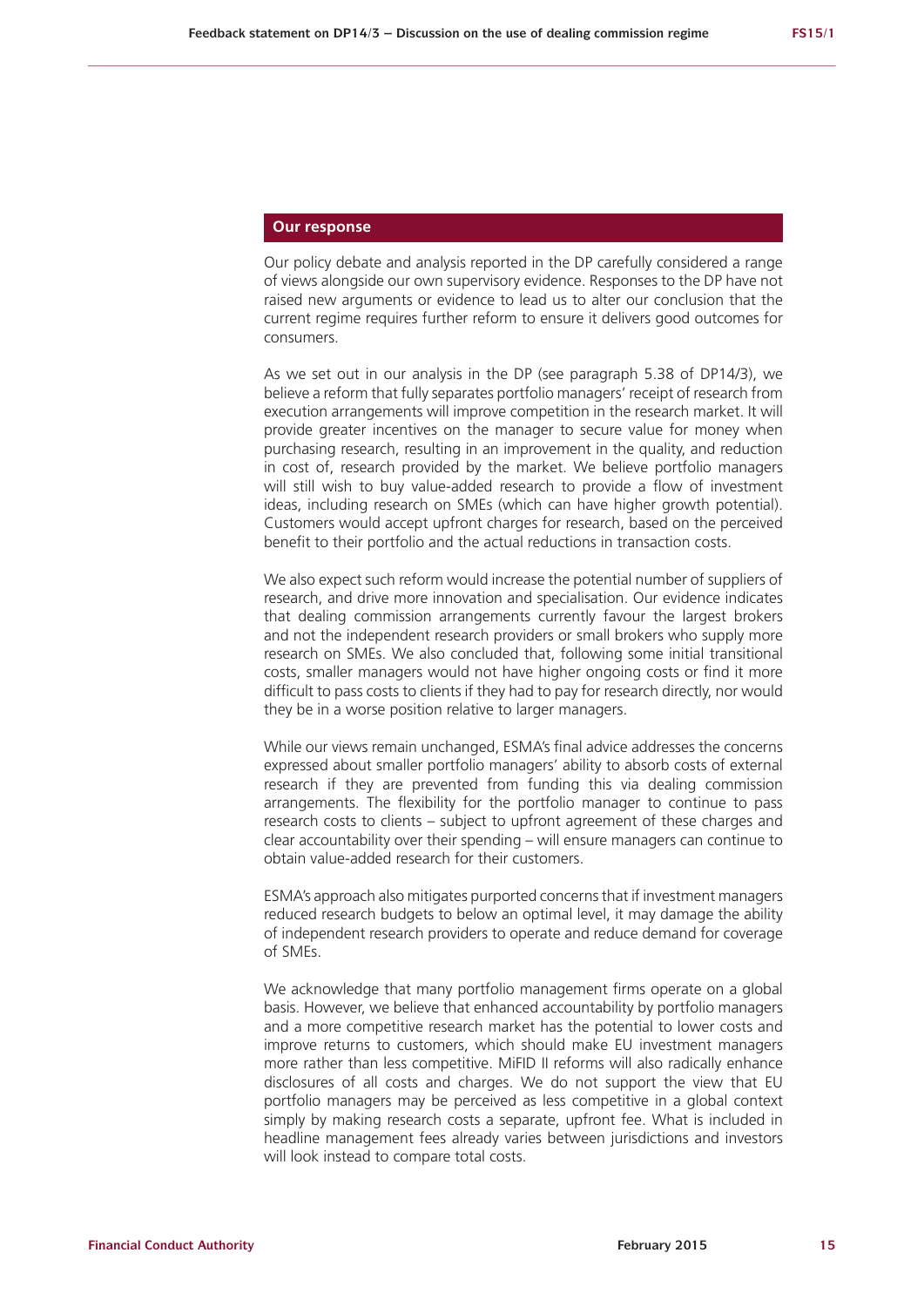We are also aware of the concerns that potential MiFID II reforms to require EU portfolio managers to acquire research separately may create barriers in their dealings with non-EEA firms, for example where 'bundled' commission payments are still preferred by firms in other jurisdictions. We believe the scale of the portfolio management sector in the EU should encourage feasible regulatory or commercial solutions in such cases, to ensure overseas firms can still supply EU portfolio managers with services without undermining investor protection. There are already many variations in global regulation that firms have to manage. We are also aware that many globally active investment managers seek to adopt the highest standards internationally to ensure they act in the best interests of their customers. We also continue to discuss these issues with international regulators at IOSCO.

In the DP, we noted our concerns that the current VAT treatment of research can distort competition, favouring brokers (whose fully bundled research tends to be considered as VAT-exempt), over independent research providers (whose services are usually subject to VAT). We expressed our preference for equal tax treatment of research purchased by portfolio managers. However, it will be a matter for HMRC to determine how VAT is applied in the UK based on the final reforms, and any new concepts this may involve, such as ESMA's research payment account and charge.

**1.46** Some responses to our DP queried the scope and detailed legal interpretations within ESMA's draft advice for the EC on research and inducements.

#### **Our response**

ESMA's final advice discusses views received on their legal interpretations, and responds to confirm their original analysis that research provided under execution arrangements is an inducement. We agree with ESMA's analysis, and we have previously noted that our own use of dealing commission rules are based on the inducements requirements in the current MiFID legislation.

#### **Our concluding response**

- **1.47** While views expressed in response to DP14/3 varied in whether they agreed with our analysis, no substantive or compelling new evidence was submitted. We maintain our preference for reforms to separate the receipt of research by investment managers from execution arrangements, based on the evidence and analysis in the DP. We strongly support ESMA's final advice on inducements and research and would welcome a similar approach in the final delegated acts, which we expect the EC to finalise by the end of this year.
- **1.48** We believe ESMA's proposals will better align investment managers' incentives to control costs and be transparent with their customers over charges for external research, and remove the inducement and conflicts of interest created by bundling research into execution arrangements with brokers. It will lead to pricing for research by brokers and other providers, encouraging a focus on quality and value for money in this market that will result in more effective competition in the interests of consumers.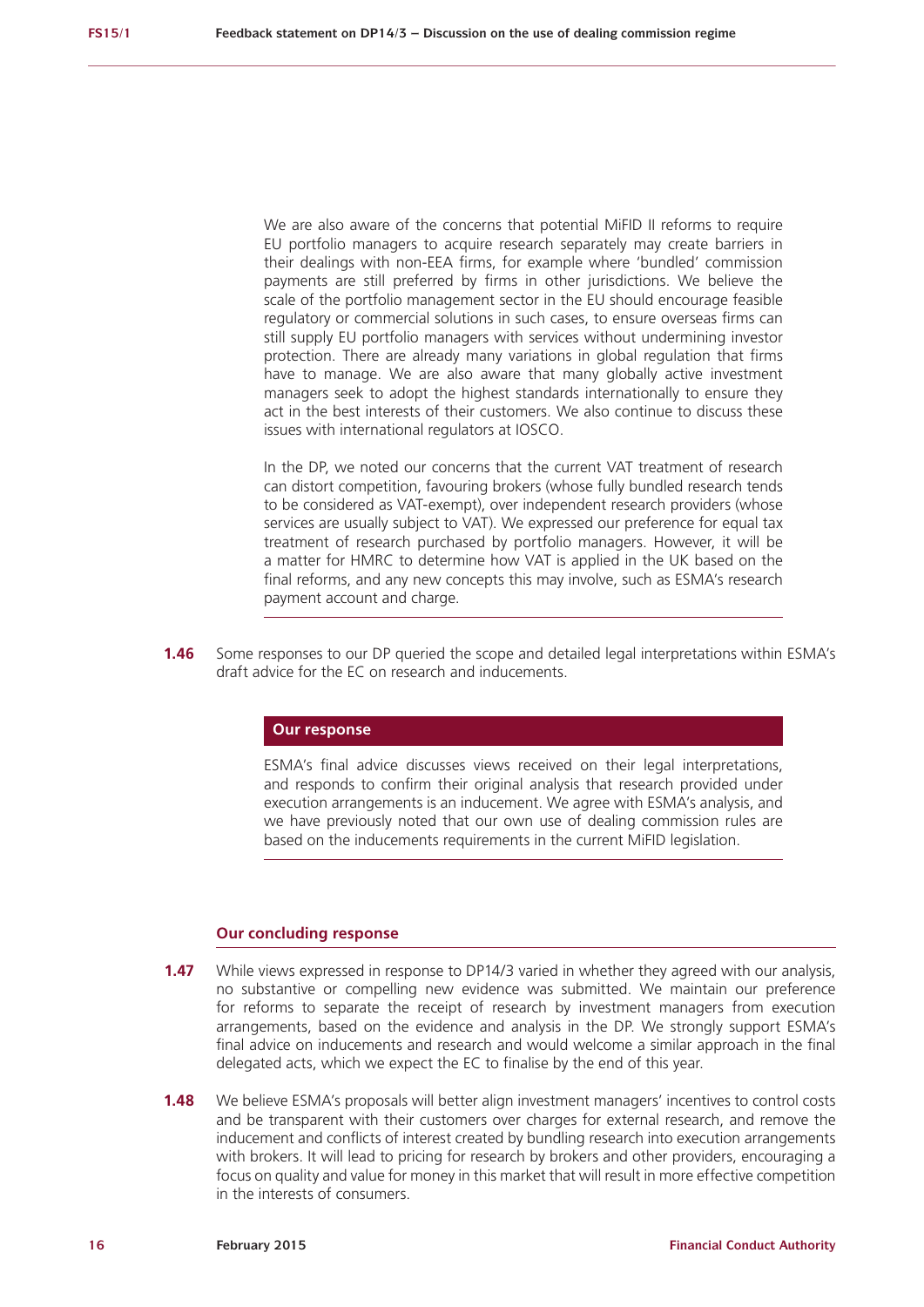### **2. Next steps**

- **2.1** This chapter briefly summarises the next steps for:
	- **•** investment management firms subject to our existing rules
	- **•** the EU process to adopt the final MiFID II requirements, and
	- **•** our likely process to implement MiFID II requirements into our Handbook

#### **What do we expect from investment firms?**

- **2.2** Investment managers must continue to comply with the existing rules in COBS 11.6, and ensure they are acting in the best interests of their customers in how they acquire external research and manage the associated costs passed to clients.
- **2.3** As part of firms' requirements to act as good agents to their customers, they should start considering how they may need to change their controls now and should not wait until 2017 if changes are needed. Those firms who adopt sound practices earlier, such as setting budgets in monetary amounts based on a careful assessment of their research needs and having robust valuation processes for substantive research to ensure that any dealing commission costs incurred are in the best interests of their customers, will be better placed to adapt to the final changes under MiFID II.
- **2.4** The wider investment management sector might also wish to start considering the need to create new standard documentation and processes to redefine relationships with clients, brokers and research providers if it is considered more appropriate to drive change at industry rather than firm level (subject to preserving competition).

#### **EU process to finalise MiFID II delegated acts**

- **2.5** The EC is now considering ESMA's final technical advice on the delegated acts. It is likely that the EC will put forward draft delegated acts later this year for scrutiny by the European Parliament and European Council. They have three months to review and object to proposals, with an option to extend this period by a further three months, before the EC can adopt the final measures.
- **2.6** We expect that the final delegated acts will be adopted no later than January 2016. Member states must then adopt and publish measures in domestic law and regulations by 3 July 2016. MiFID II will apply from 3 January 2017.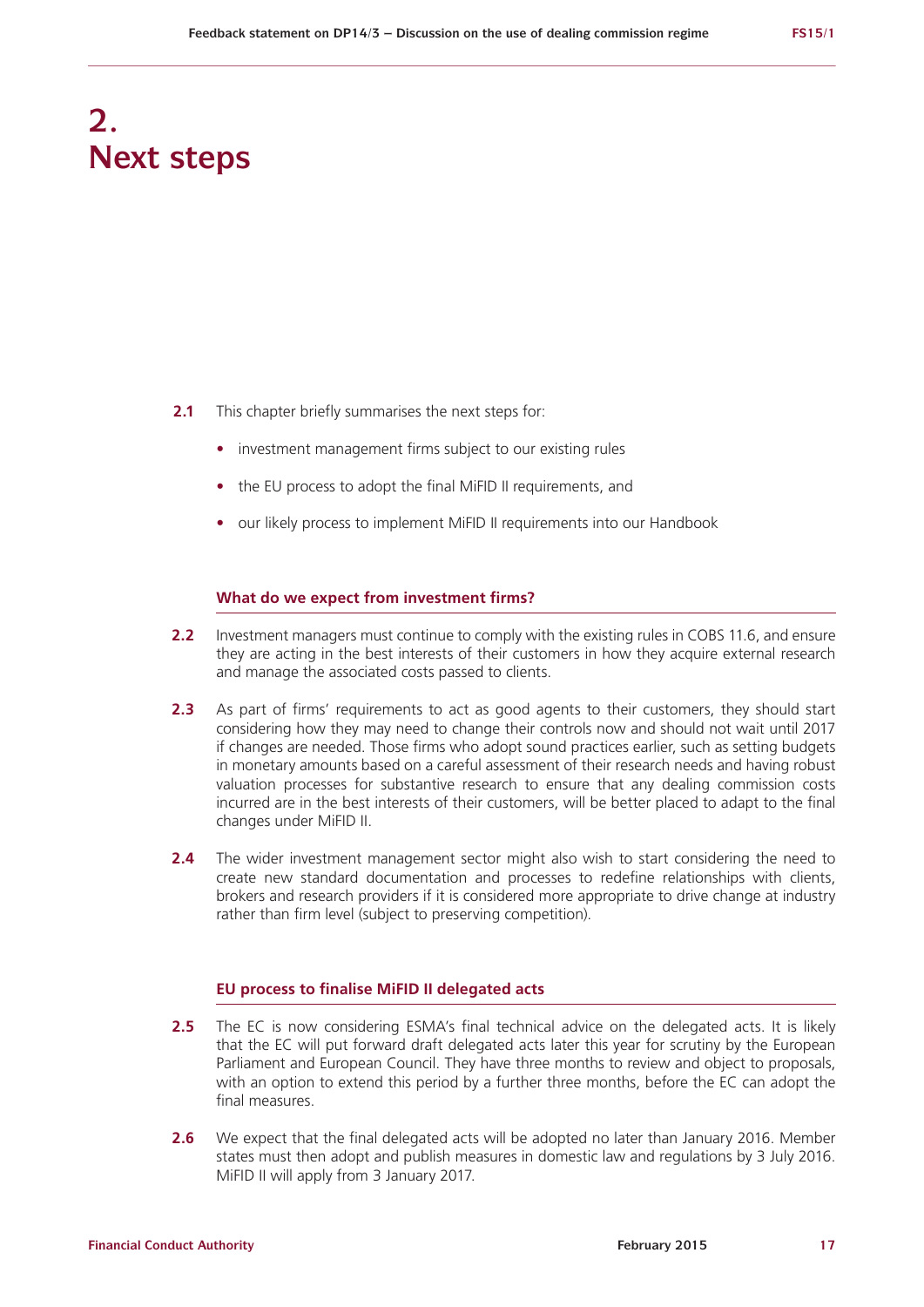#### **What will we do?**

- **2.7** Our preference remains to implement any further changes to our domestic inducements and use of dealing commission rules in line with the final reforms under MiFID II. Depending on the form and content of the final legislation, we may also need to consider our approach to areas such as the treatment of UCITS and AIFM investment management activities, and whether it is possible and desirable to consider further detail to clarify our approach to implementing new requirements. We will consult further where appropriate.
- **2.8** Subject to the EC's progress in finalising the delegated acts, we intend to publish a consultation on our overall implementation of MiFID II, including inducements requirements, by late Q4 2015. We do not envisage any further, separate publications on our dealing commission rules at this stage.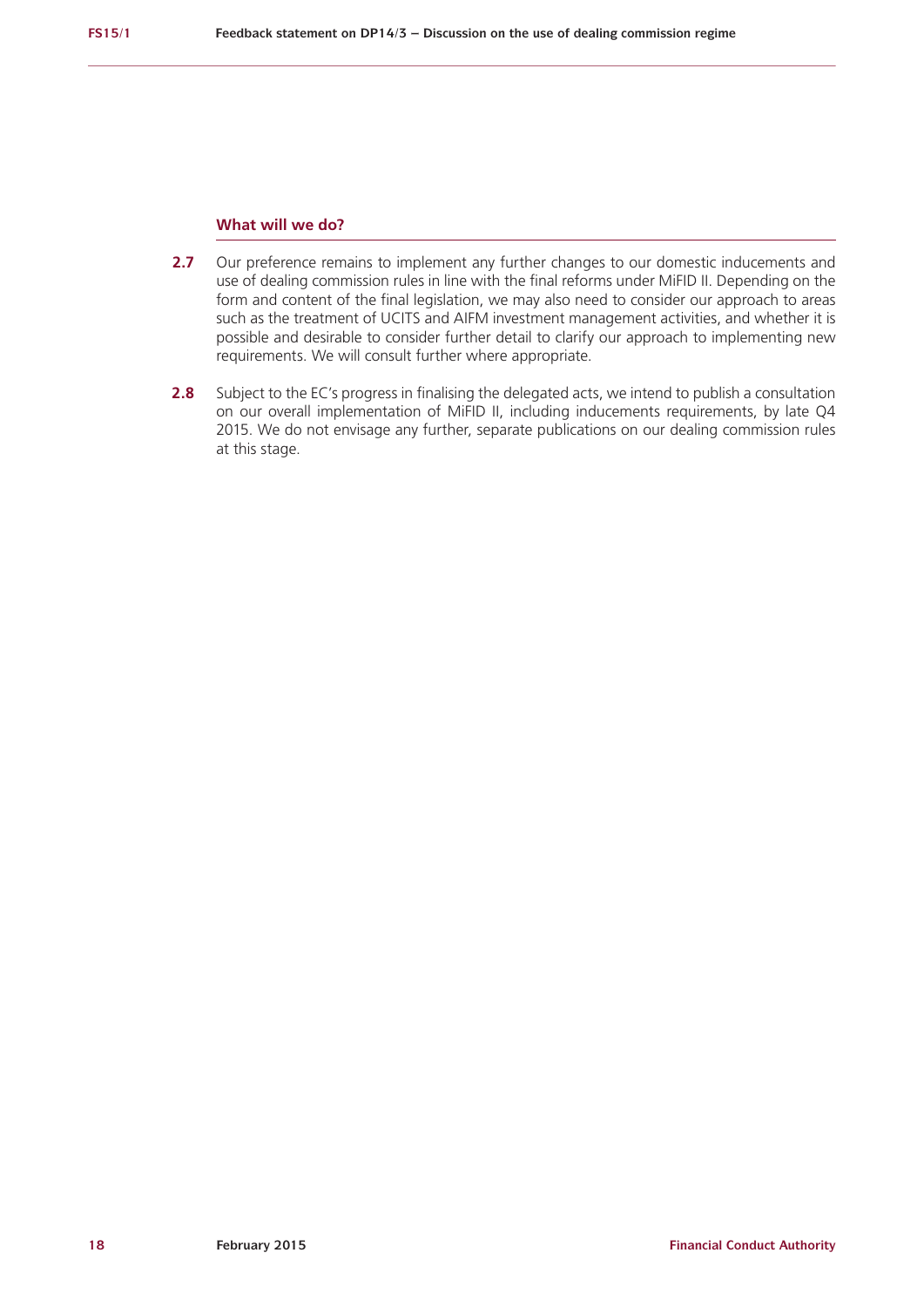### **Annex 1 List of non-confidential respondents**

#### **Confidential and individual responses: 8**

| Alliance in Support of Independent Research (USA)                        |  |  |
|--------------------------------------------------------------------------|--|--|
| Alternative Investment Management Association Limited (AIMA)             |  |  |
| AMAFI-AMG (joint response)                                               |  |  |
| Association for Financial Markets in Europe (AFME)                       |  |  |
| <b>AXA Investment Managers</b>                                           |  |  |
| Berenberg                                                                |  |  |
| <b>BlackRock</b>                                                         |  |  |
| British Bankers' Association (BBA)                                       |  |  |
| <b>BVI</b>                                                               |  |  |
| CLSA (UK)                                                                |  |  |
| European Association of Independent Research Providers (Euro IRP)        |  |  |
| Exane Group                                                              |  |  |
| Financial Services Consumer Panel                                        |  |  |
| Henderson Global Investors Limited                                       |  |  |
| <b>ICI Global</b>                                                        |  |  |
| ICMA Asset Management and Investors Council (AMIC)                       |  |  |
| Ingage                                                                   |  |  |
| Investment Adviser Association (USA)                                     |  |  |
| Investment Management Association (IMA) (now the Investment Association) |  |  |
| <b>Investor Relations Society</b>                                        |  |  |
| Japaninvest Group                                                        |  |  |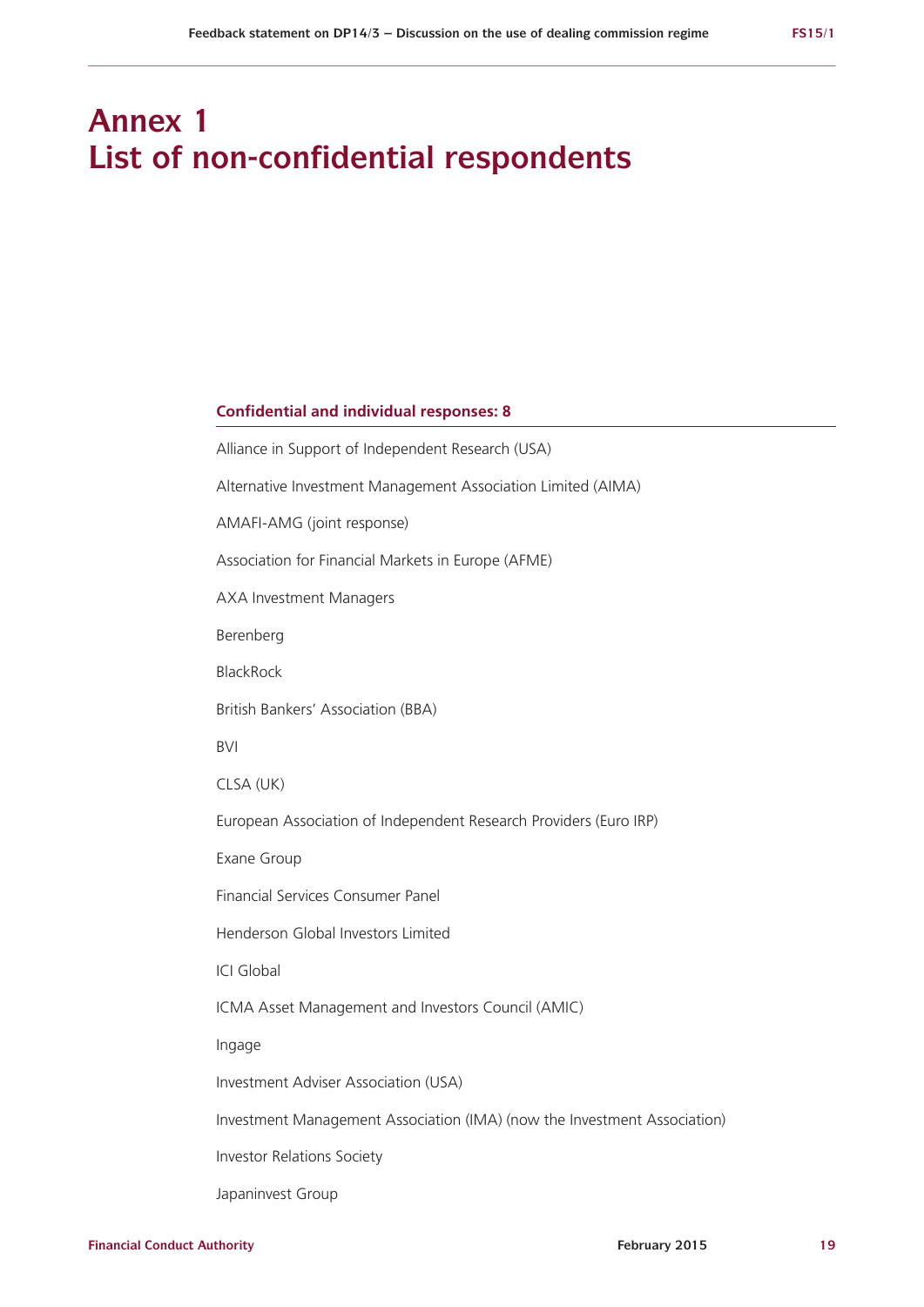Kames Capital

Kepler Cheuvreux

M&G Investments

Managed Funds Association (MFA)

Markit

Martin Currie Investment Management

National Association of Pension Funds (NAPF)

New City Initiative

Oldfield Partners

Oriel Securities

Quoted Companies Alliance (QCA)

Redburn (Europe) Limited

Sanford C. Bernstein Limited

Schroders

Standard Life Investments

TT International

USS Investment Management